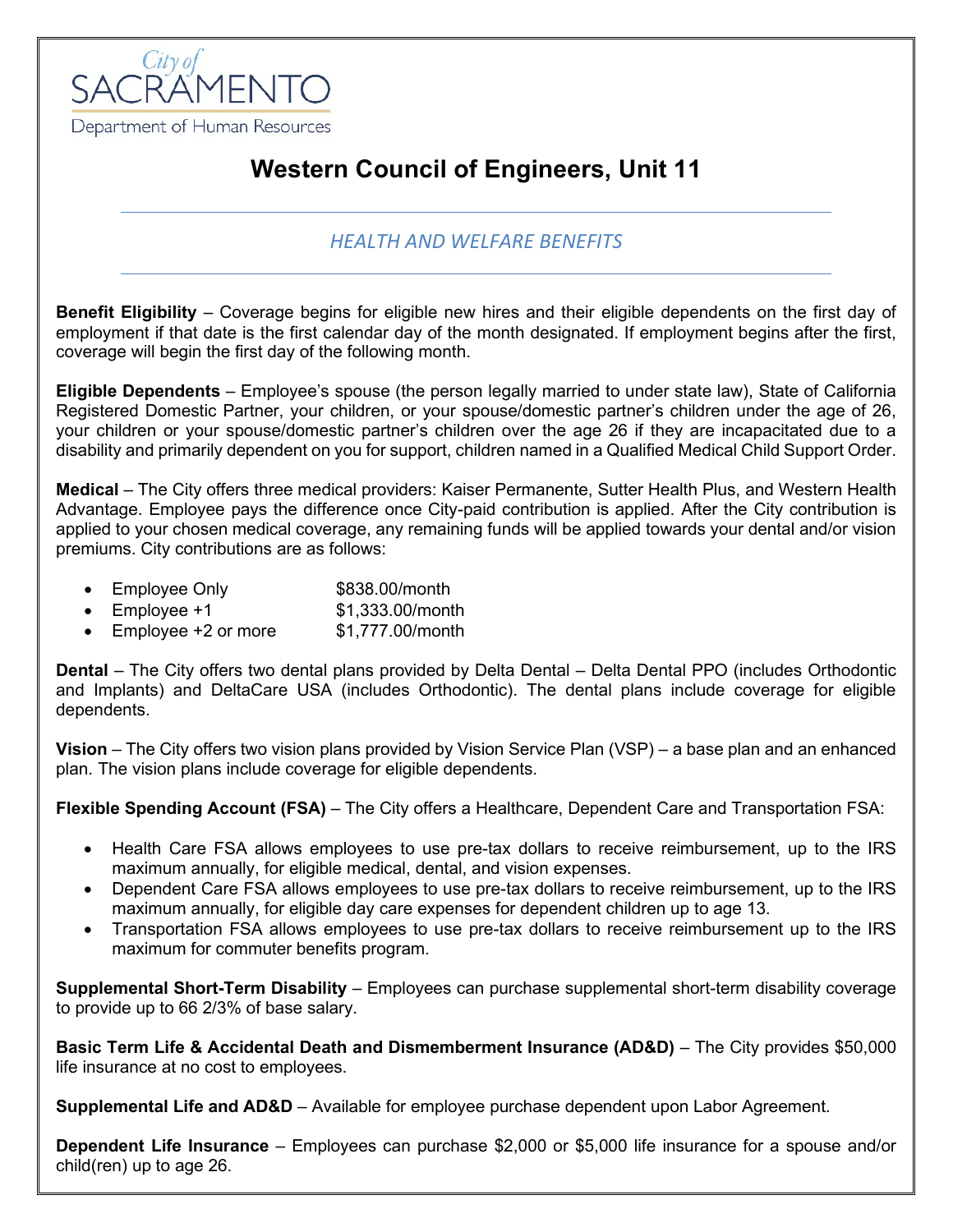**Workers' Compensation** – Employees are covered by the City's self-insured workers' compensation program.

**Aflac Insurance** – Employees can purchase Accident, Hospital Indemnity, or Critical Illness policies at the City's group rates.

**LegalShield & Identity Theft Protection** – Employees can purchase membership and have access to 24/7 expert legal advice, assistance on legal matters.

**Liberty Mutual Home and Car Insurance** – Employees are offered exclusive group savings and competitive rates.

## *RETIREMENT AND DEFERRED COMPENSATION*

**California Public Employees' Retirement System** – The City contracts with the California Public Employees Retirement System (PERS): 2% @ 55 retirement formula for Classic PERS members and 2% @ 62 retirement formula for new enrollees to PERS. For more specific information, refer to the [City's Labor Agreement](http://www.cityofsacramento.org/HR/Divisions/Labor-Relations/Labor-Agreements) for your Unit.

**Social Security and Medicare** – Both the City and the employee contribute 6.2% into Social Security and 1.45% into Medicare.

**401(a) Retirement Plan** – IRS Section 401(a) Plans shall be available to eligible employees and participation shall be mandatory. City contributes two percent (2%) of salary, employee contributes two percent (2%) of salary.

**Retiree Health Savings Account (RHSA)** - Employees shall contribute twenty dollars (\$20) per pay period into an individual RHSA account.

**Deferred Compensation Plan** – Enrollment in the City sponsored 457 Deferred Compensation Plan administered by Nationwide is voluntary. Contributions and earnings are tax deferred. Employees may enroll or change contributions once a month per IRS regulations. Employees can defer up to the annual amount fixed by the IRS. To allow for flexibility, the plan has loan and hardship withdrawal provisions. The City does not match employee contributions.

## *WORK/LIFE PROGRAMS*

**Employee Assistance Program (EAP)** – EAP is a confidential service available to employees and their family, and is a program designed to help with emotional health issues and everyday challenges. Administered by Mental Health Network, EAP is easy to use and paid for by the City. EAP member services provide a wealth of resources that can help employees lead a healthy, happy, and well-balanced life – including emotional health, wellness, and work and life services for employees and their covered dependents. Employees and each of their family member are eligible for five (5) in-person sessions or telephonic consultations, per issue, per calendar year.

**Transportation** – The City encourages the use of public transportation. Full-time City employees who use Sacramento Regional Transit are eligible to receive eighty percent (80%) City-paid monthly bus passes. Parttime City employees are eligible to receive fifty percent (50%) City-paid monthly bus passes. If using other transportation modes such as Amtrak, the City will reimburse eligible full-time employees eighty percent (80%)